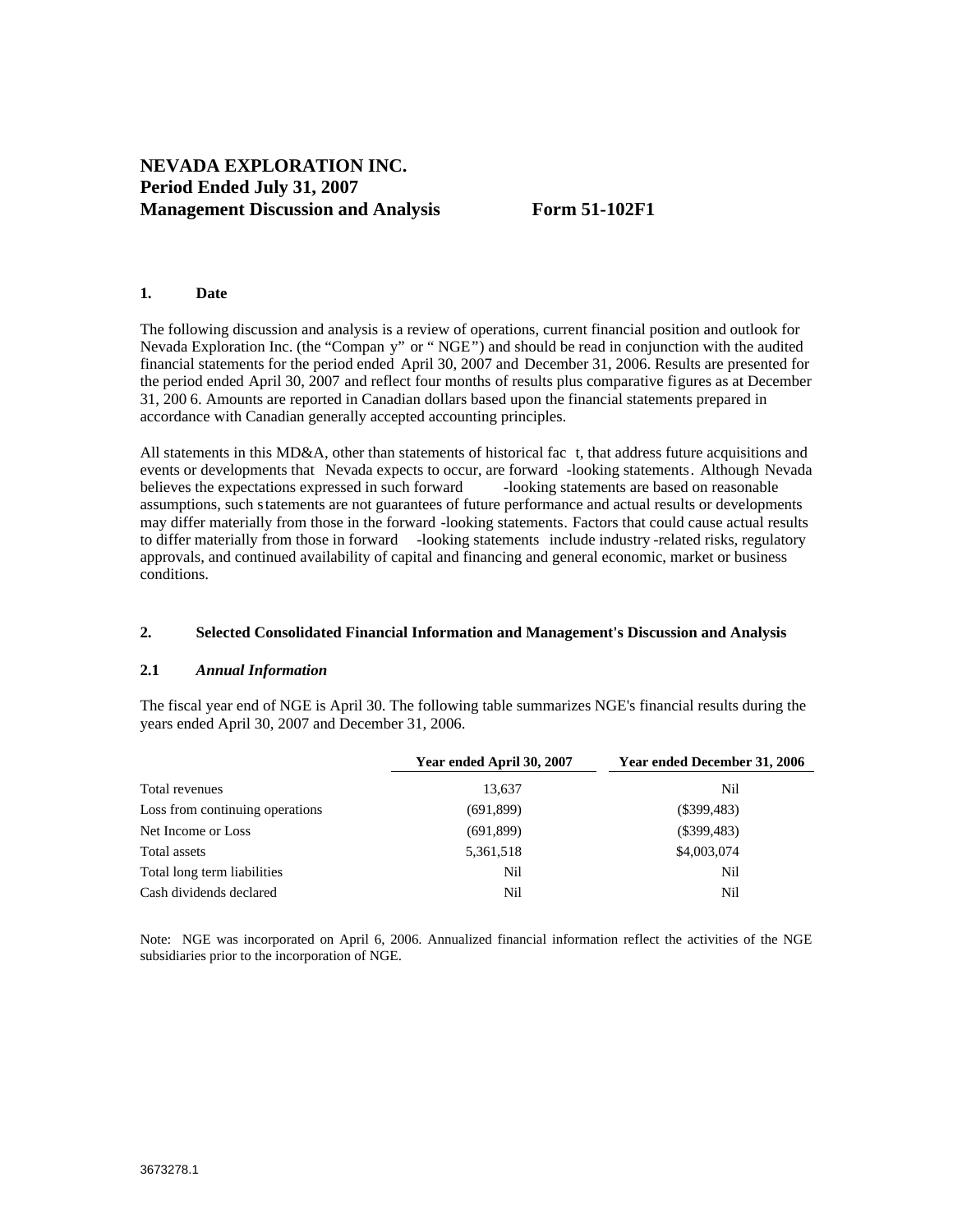## **2.2** *Management's Discussion and Analysis*

This management's discussion and analysis ("**MD&A**") provides analysis of NGE's financial results for the three mon th periods ended July 31, 2007 and 2006. Th e following information should be read in conjunction with the audited consolidated financial statements of NGE for the fiscal period ended April 30, 2007 (and the notes thereto), which are attached hereto in Appendix "B".

## *Overview*

NGE is a private company incorporated under the *Canada Business Corporations Act* on April 6, 2006. All financial information for the fiscal years ended April 30, 2007 and December 31, 2006 annualized financial information reflecting the consolidated activities of NGE prior to the incorporation of NGE.

NGE's primary operations consist of locating gold deposits in the State of Nevada. The Company has 100% interest in the property known as "FJ" which consists of 346 unpatented claims. NGE also has the exploration and mineral rights on 3.4 square miles of land known as the "HP Property".

## *Overall Performance*

NGE incurred a consolidated loss of \$496,135 for the three-month period ended July 31, 2007, compared to a loss of \$11,657 for the same period in 2006.

NGE's total assets as at July 31, 2007 amounted to \$5,401,739 an increase of \$40,221 from April 30, 2007. Cash and accounts receivables make up \$3,314,860 or ( 61.36%) of the Company's assets . Cash has decreased by operations but was helpe d out by the payment of subscriptions receivables amounting to \$205,729. Mineral properties have increased by \$446,483 and now accounts for 22.49% (\$1,214,628 vs  $$768,145$  or 14.32%) of the total asset balance at July 31, 2007. The balance of the asset base for July 31, 2007 is made up of equipment and receivables. The increase in mineral properties was mainly due the Company's increased exploration efforts on not only the HP and FJ properties but also on 6 other properties. Equipment increased in marginally in the three -month period ended July 31, 2007 as the Company purchased some new equipment. .

## *Results of Operations*

### **Revenue** et al. **Revenue** et al. **Revenue** et al. **Revenue** et al. **Revenue** et al. **Revenue** et al. **Revenue** et al. **Revenue** et al. **Revenue** et al. **Revenue** et al. **Revenue** et al. **Revenue** et al. **Revenue** et al.

NGE has not generated any significant revenues in its past fiscal years of 200 7/2006 with the exception of some interest income ear ned on investments placed with financial institutions for guaranteed certificates . The Company continues to expend its resources searching for properties that may contain results allowing the Company to setup mining operations and extract enough gold to be profitable. NGE will continue to spend money searching the properties it hold rights to and will continue to have to raise funding to do so.

#### Operating Expenses

Overall in the three-month period ended July 31, 2007, NGE incurred significant overhead expe nses (July 31, 2007: \$ 497,172, 2006: \$11,657 including (i) general and administrative expenses, (ii) stock-based compensation, (iii) amortization costs, and (iv) foreign exchange . The majority of these costs were for stock grants to consultants, directors and employees in the period. The total stock -based expense was \$205,251, while in 2006 this number was Nil. General and administrative expenses accounted for \$277,451 in 2007 while in 2006 this figure was \$ 11,657. General and administrative expenses also i ncreased as the Company increased its field staff to operate the two Geoprobe machines for increased target generation sites. G&A expenses are subsequently reduced as the Company follows a policy of capitalizing all direct costs related to the acquisition and exploration of mineral properties. The increased spending for the three-<br>month period ending July 31, 2007 coincides with the Company having completed its Qualifying coincides with the Company having completed its Qualifying Transaction in early 2007 along with several equity raises as well. It has now embarked on an ambitious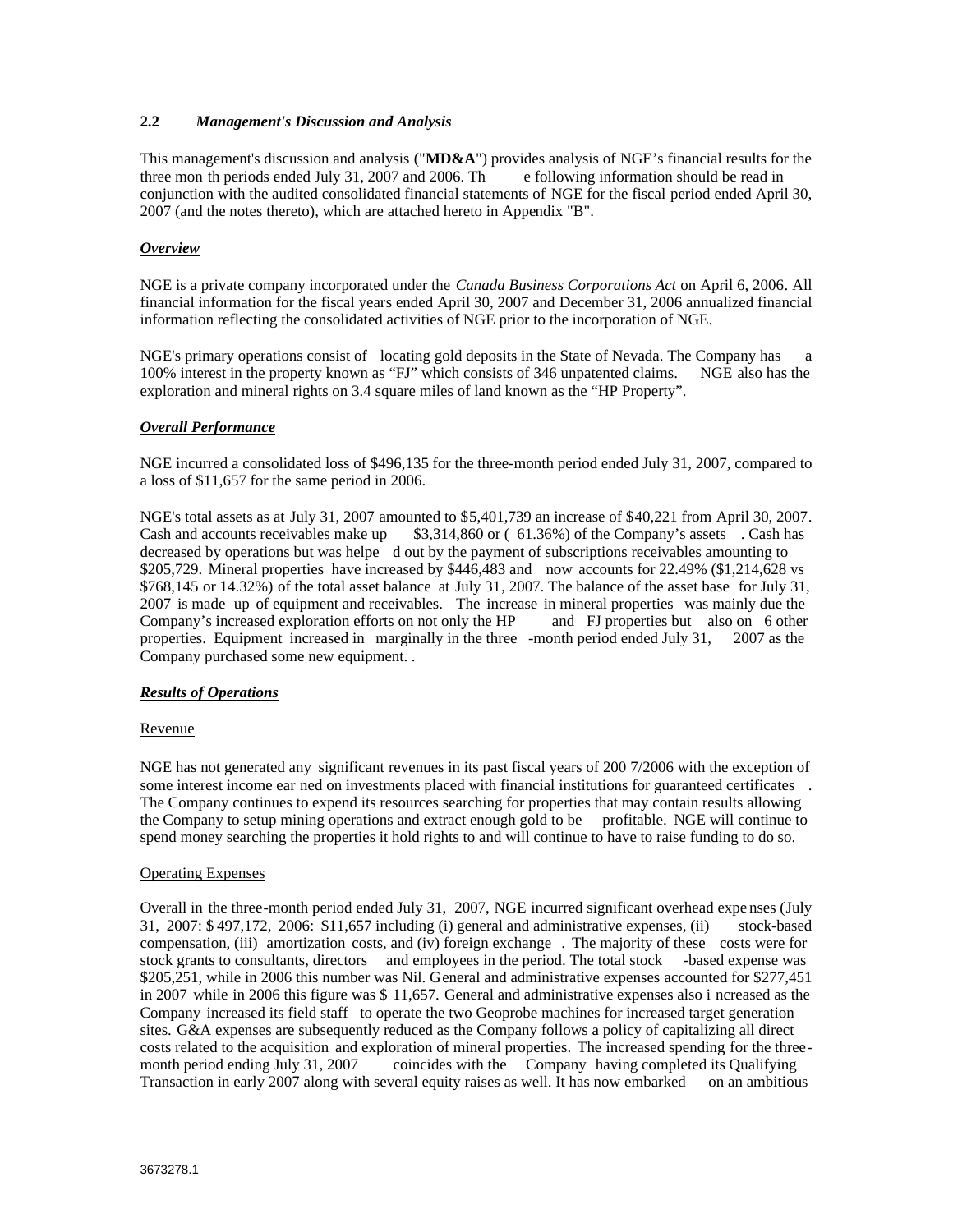plan to acquire properties that will yield positive results for gold once the company enters its drilling phase of operations. Amortization

Amortization costs were \$ 9,000 for 2007, an increase from \$ Nil in 2006. The increase in amortiz ation results from the purchase of equipment by the Company late in the four-month year-ended April of 2007 and the three-month period ended July 31, 2007.

## **Assets**

Total assets have increased from \$5,361,518 as at April 30, 2007 to \$5,401,739 as at July 31, 2007 as NGE increased its mineral properties from \$768,145 at April 30, 2007 to \$1,214,628 at July 31, 2007. This increase is solely due to the fact that the Company has increased the number of properties that it analyses from 2 to 8 properties. Deposit s have also increased in this period as the Company in conjunction with its exploration work has had to post reclamation bonds with the State of Nevada to ensure that clean up work on the properties will be carried out once NGE vacates the land.

#### *Liquidity and Capital Resources*

#### **Liquidity** the contract of the contract of the contract of the contract of the contract of the contract of the contract of the contract of the contract of the contract of the contract of the contract of the contract of th

As at July 31, 2007 NGE had cash amounting to \$3, 314,860 and \$3,559,095 as at April 30, 2007 . NGE now has begun to expand its target generation and land acquisition programs and believes that now it will be able to meet all of its obligations.

Management expects to finance future operations and growth through the use of (i) issuance of debt and equity securities; (ii) banking and other loan facilities.

The Company had working capital of \$3,060,914 at July 31, 2007 while at April 30, 2007 it had 3,580,269 in working capital reserves. The decrease in working capital is mainly due to the increase in mineral properties in the three-month period ended July 31, 2007 of \$446,483.

#### *Capital Expenditures*

In the three-month period ended July 31, 2007 NGE invested a total of \$ 11,702 in capital assets compared to \$3,210 in 2006. The marginal increase in cap ital expenditures in 200 7 resulted from NGE now having purchased its equipment prior to the April 30, 2007 year -end and switching its focus to establishing drill targets on the properties owned by NGE.

#### *Long Term Debt and Other Long Term Commitments*

The Company has no long term debt at July 31, 2007. The Company entered into a ten year lease agreement with Julian Tomera Ranches, Inc., c overing approximately 2,225 acres of land in Humboldt County, Nevada. The lease gives the Company mining rights to the property for the period. Pursuant to the terms of the lease the Company has paid a total of \$84,981 up to 2007. Starting in 2008, the Com pany will pay \$22,200 per year. The agreement also calls for the Company to pay Tomera a royalty of 3% Net Smelter Returns from production, if any, on the land covered by this lease. The Company is also obligated to pay Battle Mountain Gold Exploration Corp a royalty of 1.25% of Net Smelter Returns from production of the "HP" and "FJ" properties.

*Off Balance Sheet Arrangements*